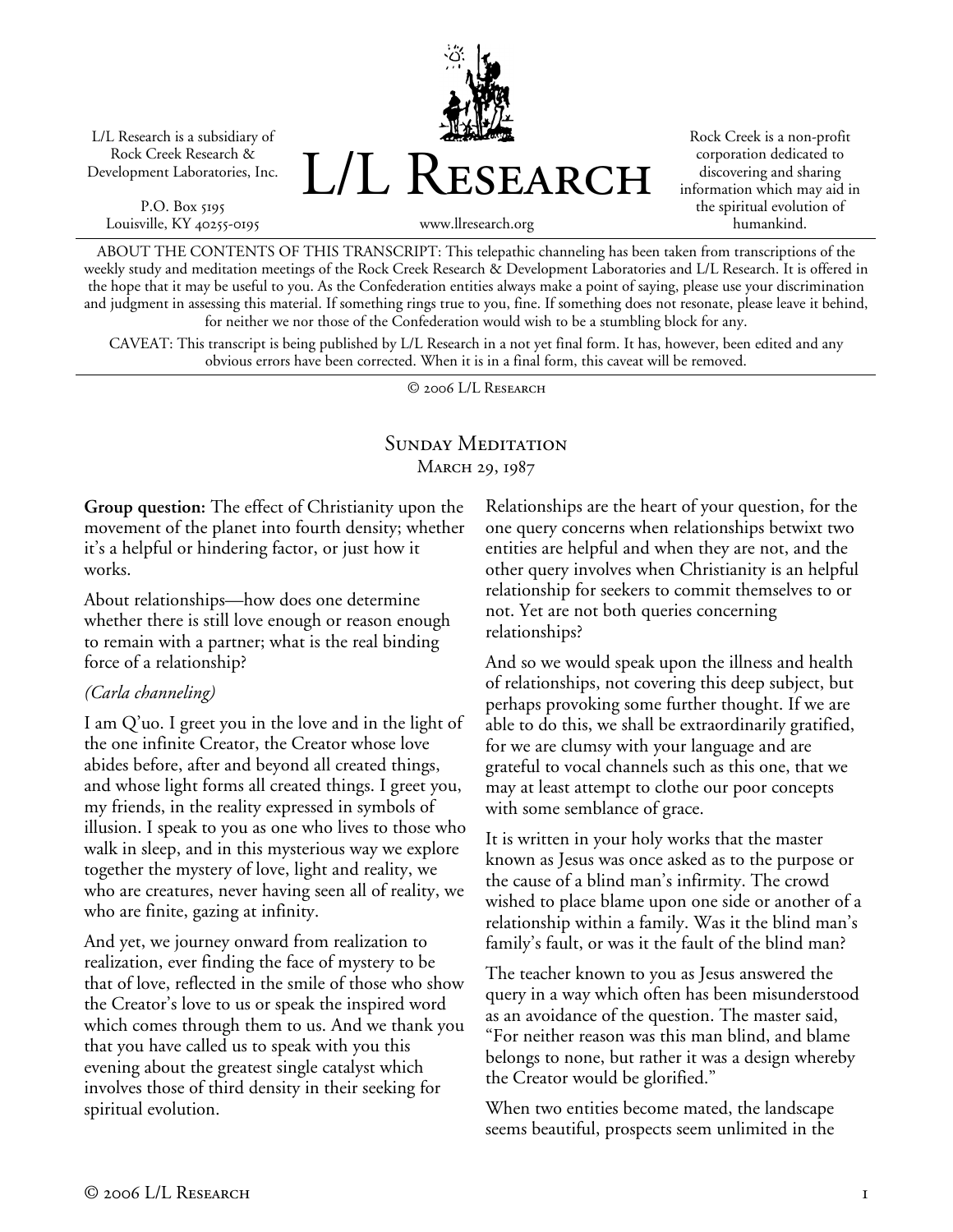richness, value and joyfulness of experience to come, and all of life may seem as pleasant as the day which each in this group has experienced, the golden sun bringing ever more fullness to the celery green of young leaves, the cheerful forsythia and daffodil greeting the spring breeze, the spring of new grass and soft rain, the sound of bird calls and happy children at play.

When one forms an alliance with any religion, there is a mating betwixt an entity and the face of the Creator, the nature of the mystery, which the entity believes that that particular path shall best show to his or her. And so the individual's relationship with an individual or the individual's relationship with a societal entity which seeks the truth begins. An honeymoon ensues, wherein all that is good is shared freely without thought for the self, for one his been taken beyond the self in some realization of the Creator's face in the other individual or in the path which is offered by the spiritual organization.

It is easy to presume that relationships betwixt people and relationships betwixt people and organizations are different, and from detail to detail, this may indeed be so. But perhaps it is helpful to realize that in any relationship which a seeker has with anyone or anything, the fundamental dynamic in the relationship as concerns this entity is the entity itself. It is inevitable, just as fall and winter follow spring and summer, that two people shall finish their honeymoon and embark upon some challenge together—or apart. It is inevitable in any spiritual search within an orthodox religious path that the seeker shall find doubts so overwhelming that trouble clouds its relationship with the spiritual organization.

In both cases, the unfortunate actions which are catalyst for the seeker by an entity or an organization or entities within an organization shall be blamed for difficulty which is experienced by the seeker, and the attention is then turned outward in an attempt to find a way to repair, mend or replace the ailing relationship.

There are many options which the seeker may choose when attempting to assess right action within a painful set of circumstances which involve disillusionment at a relationship. Many of your peoples automatically choose to avoid pain, and by doing this they move into another arena, and inevitably seek other relationships with entities or

organizations which will inevitably disillusion them once again, for it is the nature of the illusion in which you experience life at this time that all things shall pass, all successes shall fail, all days shall become night and all joy sorrow. It is equally inevitable that all sad things shall be made glad and all night end in dawn and sunlight.

Another option available to the seeker in a difficult relationship is doggedly to endure without analysis or thought, trusting that the night shall become day, the pain shall become gladness.

The third area of options is perhaps the more fruitful of the three we offer you for thought, and that is the withdrawal from decision-making and from the company of the relationship which has caused confusion for a period of personal, intimate and extremely private contemplation and meditation.

For you see, the conscious self of the seeker sees the relationship for the first time as it reacts to the catalyst which has been prepared before the incarnation by the self and all those parts of the higher self which become ultimately the complete expression of love of the one Creator. All good and all difficult things, alike, have been offered to you by yourself, not either to endure or to avoid, but to learn from, to study, to ponder, to reflect upon and, finally, to make choices on the basis of what has come to you in the process of seeking.

This cannot be done while the catalyst is present and you are busy reacting to the catalyst, thus gaining experience but not being free to evaluate experience. There is no time when meditation is not extraordinarily helpful, but when one wishes to know where the kingdom which you seek lies, where love lies, where right action lies in a difficult situation, it is well to go deep within in faith and trust that there is a sense of right action within you, given before time and space began, purified and clarified by dedication to seeking and continuation of meditation, so that the seeker becomes more and more profoundly aware of when the still, small voice, as this instrument would say, might cause the feeling of right action to surface.

The most difficult thing for the seeker who lives within the dream and gazes hopefully towards reality to do is to wait, to wait for clarity to come. Clarity can come from within, yet not from without. Inspiration can cause one to think more deeply or with more faith, or perhaps have the will to work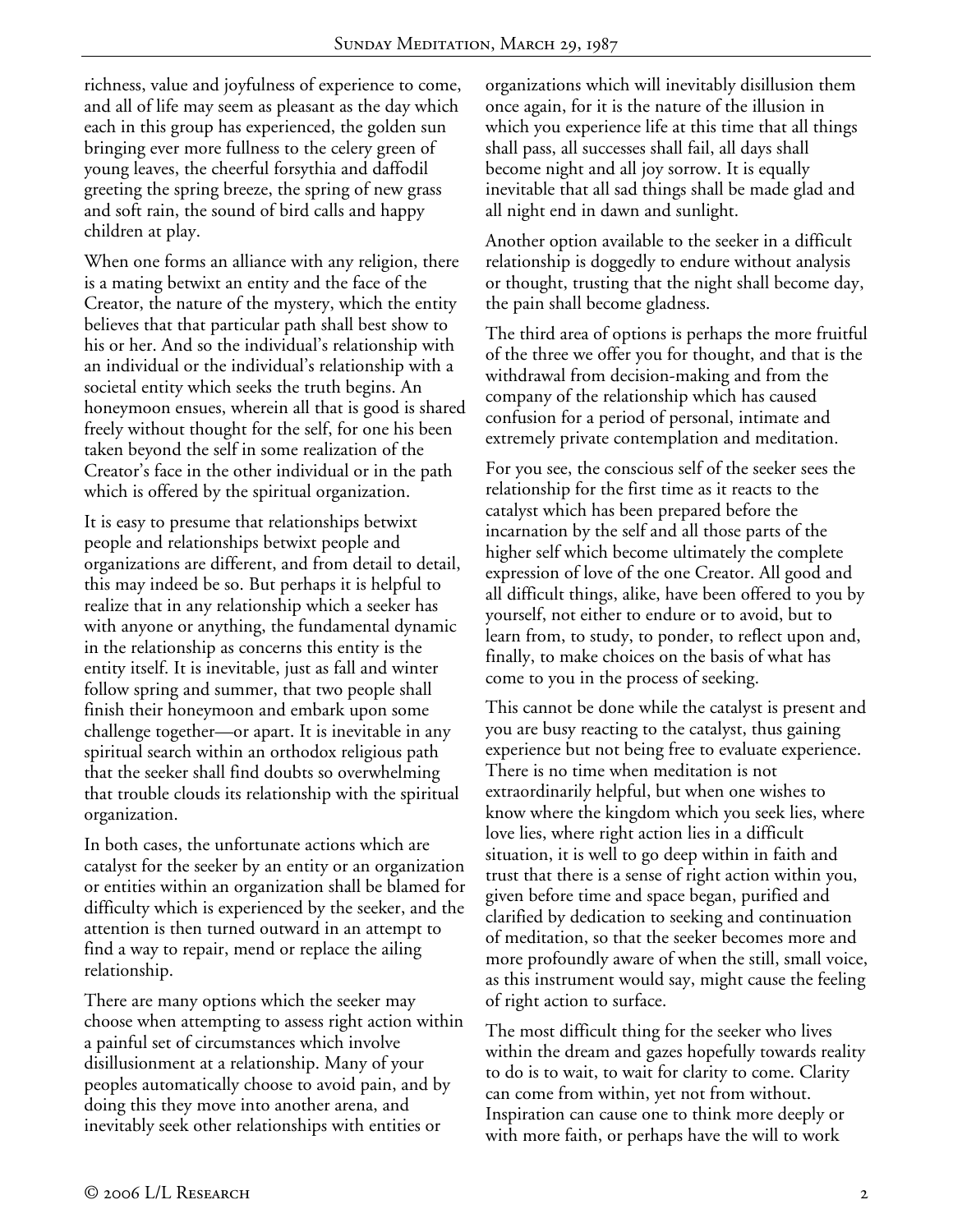harder to evaluate experience, but no outside influence can truly aid spiritual choices, for only free will choices of the individual move one forward in spiritual evolution.

What you call church and what you call the mated relationship are equal partners in preparing the student of truth for more and more realization of where that truth might be and where it might not be. Personal and church related relationships equally are either helpful in preparing one for the fourthdensity experience, or directly harmful in keeping one from being ready for the great challenge of more light, more love, a finer vision of reality, and a greater responsibility for manifesting it in the life experience.

Let us separate our subjects for a moment, for perhaps some of the differences cause the two who have these questions to be dissatisfied with this generalization.

The Christian's vision of Christianity is not one vision, any more than the Buddhist vision, the Shintoist vision, and so forth, is unified. Although each entity which calls itself Christian, for instance, believes because it has spoken a certain symbol it is a member of a great group, nevertheless, each individual is doing no more and no less than seeking the face of the great mystery of the infinite Creator, just as each non-church-going entity does or does not do. How many Christians there are who have no interest whatsoever in seeking the truth, but are responding to stimulus much in the same way that a second-density animal which moves with the pack follows the leader of the pack, and behaves as does his group. There are the most extravagant extremes, from what Christians call sainthood to what Christians call great evil, within that great body of entities called Christianity.

The one known as Jesus knew that the third-density experience was coming to an end, and hoped not only for a few to learn of forgiveness and redemption but for all to know the love and the light of the one infinite Creator. The creature which has grown up from this teacher's body of instruction bears almost no resemblance, and certainly no ideological resemblance, to the nature of the community of those who love each other, which the teacher known as Jesus the Christ wished to form.

Indeed, the one known as Jesus sought only to form a fourth-density experience at the ending of third

density, and so is the spirit of those who wed or are mated in commitment intended to bring one more and more to the love that sacrifices all, to the caring which owns forgiveness and disowns any negative omission, wishing only happiness for the other self which has become the most loved self, the object upon which all virtue may be spent. In neither case can any two experiences be described together. Where then, in any situation of relationship, does the decision alight but with the entity who seeks the face of mystery for itself.

We ask those who ponder a choice to have infinite patience, if possible, and in order to have the patience to wait long enough for inner certainty, it may be necessary to seek solitude, time and space apart from that which puzzles and confuses one. There are no good or bad choices in terms of finding what Jesus the Christ called the Glory of God. There are many less efficient choices available to the entity which cannot wait long enough to receive that inner certainty, which shall be his or hers at some point when the waiting, the seeking, the praying for understanding has been fully accomplished.

If there is waiting and no hearing until one leaves the physical body, that too is acceptable, for the only element which polarizes an entity towards the love and the light of the infinite Creator in service to others is the simple and fastidious determination to await a knowledge of the higher will of the higher self, a knowledge of where and how glory and love shall enter the experience. Anything can be endured, if it be endured in certainty of the rightness of one's actions. Very little can be endured if the entity feels that enduring such is harmful for one's spirit.

The least helpful element of the mind, body and spirit during these times is the intellectual mind, for filled with reactions and emotions it cannot control, in situations too intense to easily and comfortably tolerate, the entity must seek avoidance, and that which must be done is usually done in such a way that much of the richness of the experience is jumbled, confused and lost.

Those who are Christian and those who are mated have a great deal in common, in that both the mated relationship and the spiritual mated relationship of the brothers and sisters of any religion expect and hope of each other that each will be a mirror to each, telling the truth, yet telling it with compassion,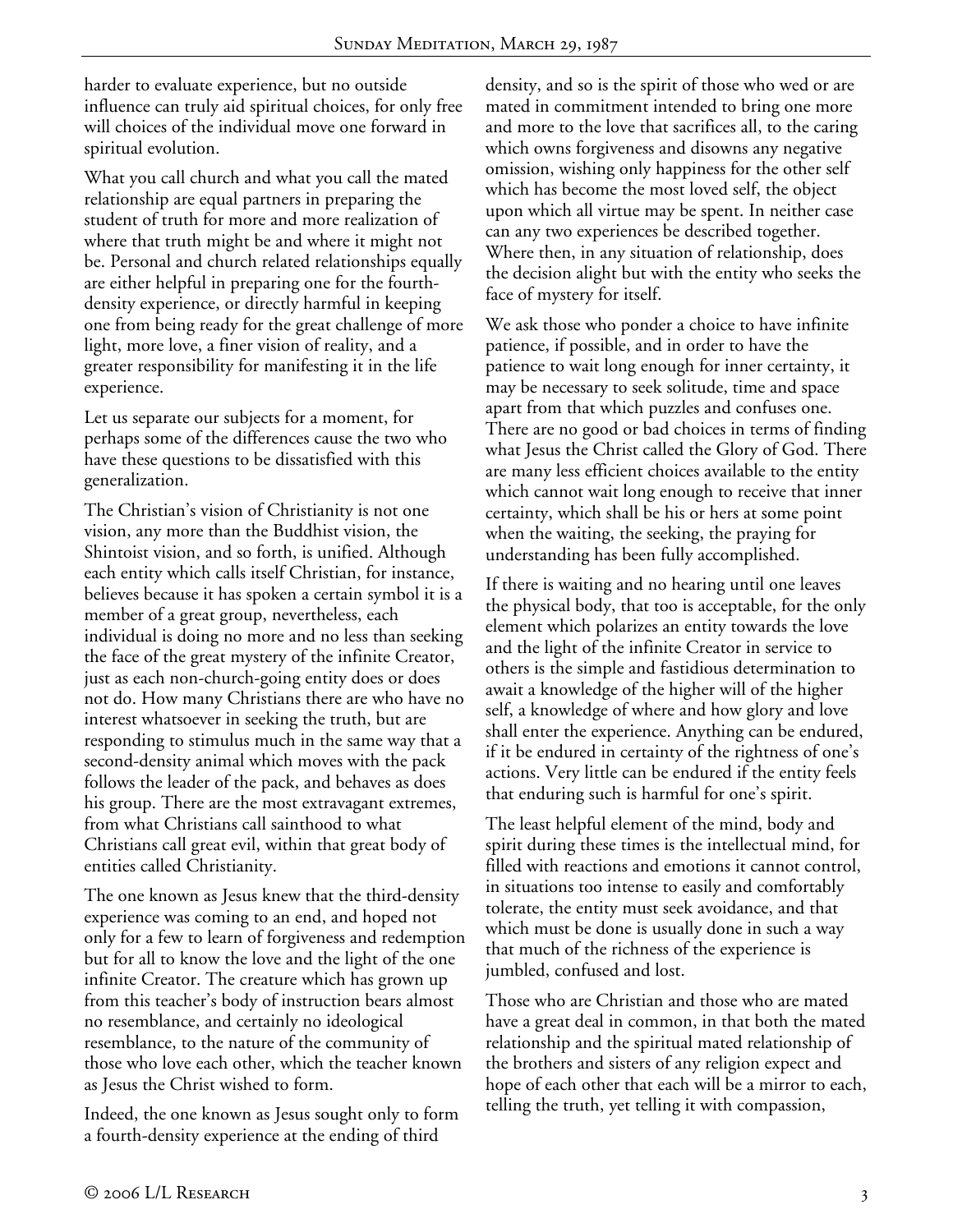supporting while criticizing, constructing while changing.

When relationships are not such, it is time to await the consciousness within, for we can to the best of our limited knowledge assure you that wisdom comes to those who wait, in the watches of the night and in the noontime alike, for night and day alike have their lessons and realization shall come when least expected. May your ears be ready to hear and your eyes ready to see the harbingers of right action for you yourself, and may you never, never consider it the responsibility of another to have any part in the creation of a life lived towards spiritual evolution.

We feel in the silence about us the many thoughts of those who wonder why there cannot be said to be a preference, at least for harmony, betwixt peoples, and a looking forward together to the new age of understanding and love. May each experience such lovely pleasures and may each rejoice in those seasons when such occurs, yet when an individual's love seems to fail one, when one's religion or path seems to fail one, it is time to trust the desert experience of deprivation and want, pain and sadness, loss and disillusionment, not taking them as realities, but as illusion, just as the peaceful and contented times are illusions.

If each entity, whether seeking in relationship with another entity or with a societal religious group, could learn as intensively and carefully in each pleasant moment as it learns when faced with painful challenges, challenges would not have to be built into the life experience. But contentment and happiness seem to dull the powers of spiritual observation. Sharpen your ears, your eyes and your heart, my friends, in good times, and diminish painful experience. Yet when painful experience comes to you, seek to know in faith and will to remember that the desert experience shall give way once again to the experience of plenty and peace.

Therefore, seek during this period not to act in this way or in that, but to remain a listening, watchful, prayerful entity, open first to the voice of the Creator within, and only secondly to these things about one which demand the reaction, the emotion, the manifestation. Create your manifestations insofar as it comes naturally to you in any situation, and know well within yourself when you have not created, but have reacted.

You shall achieve the fourth-density level when your criticisms are only of yourself, your actions are taken because within you feel them to be so and right for you alone, and when the opinion of others is nothing more than interesting.

To sum, we may say that no outside element, including the most powerful group upon your planetary sphere, has power over you unless you as an entity react in a way you would not. Thus, seek always to know yourself more and more, to be yourself more and more, and to experience the glory of existence and consciousness with gratitude, only secondarily wondering what to do next, where to go next, and so forth. May your will, your faith, your love, and your attention be focused in the silence within, that when you act you shall know it to be right, and you shall be at peace regardless of church, family or friend.

We feel constrained to speak through this instrument in a special way, for there is a need for us to offer a special message and the message is as follows:

There are moments which may last for some time or may be transient, which many upon your planetary sphere which have studied the metaphysics, as this instrument [would] call it, would call initiation. There are some whose spirits have not completely married the earthly personality, and during these times of initiation, the experience of living seems extraordinarily difficult …

## *(Side one of tape ends.)*

## *(Carla channeling)*

We would at this time pause and retune, if the circle will be so kind, and then transfer to the one known as Jim. I am Q'uo

## *(Jim channeling)*

I am Q'uo, and greet you in love and light through this instrument. It is our privilege at this time to offer ourselves in the capacity of speaking upon those queries which those present may find of aid in their own seeking. Again we remind each that we are but your fallible brothers and sisters, and do not wish that our words be overweighted. With that disclaimer, we should ask if we might begin with a query at this time?

**Carla:** Who was that last message directed to?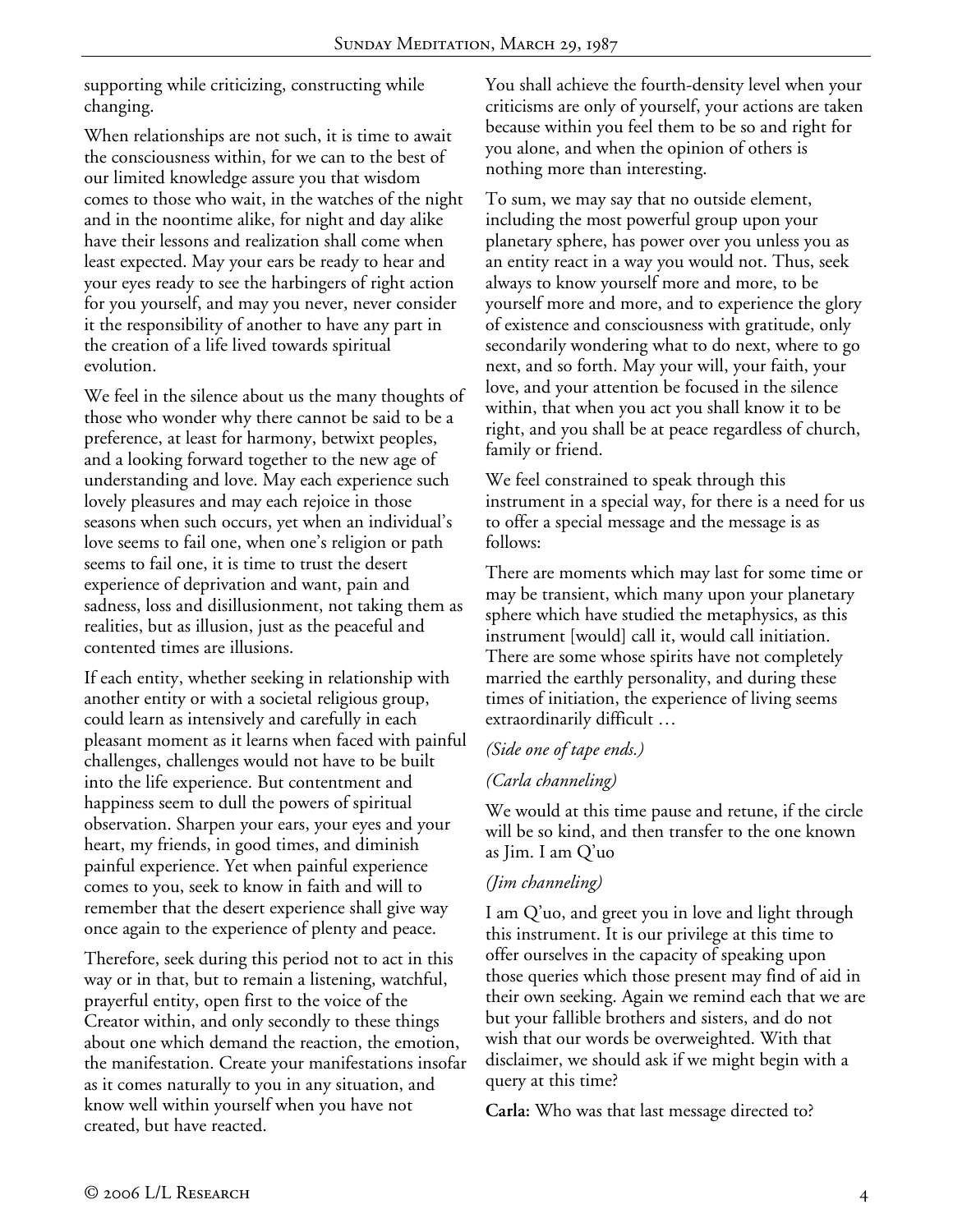I am Q'uo, and we must respond by suggesting that that message was for those who have ears and need to hear it.

May we respond in any further fashion, my sister?

**Carla:** No, thank you.

I am Q'uo, and we thank you, my sister. Is there another query?

**Carla:** I have one more, since nobody else does, and it's still about that—I felt the presence of Latwii when that message was given, but not at any other time. Was Latwii moving along the same vibration as you, Q'uo? Or was that my imagination?

I am Q'uo. We find in this particular case, that we were joined by not only those of Latwii, but others as well that have found the honor of serving as the guide, in order that a message of potential importance might be delivered in a fashion which would be most easily understood by those to whom the message was directed. We were glad to have the assistance of these additional entities in transmitting this message, for we are not as able to discern the boundary which delineates free will from the area of one's experience that might more easily be influenced. Thus, it was helpful, we hope, that the message be delivered in this fashion.

May we speak further, my sister?

**Carla:** Yes, along the same lines. Wednesday, while Jim and I were teaching W and I was channeling Quanta, at a certain point in the channeling that I did at the last, which was most interesting to me as a channel, for I had no idea of the material, I sensed Laitos and Oxal and Hatonn in addition to Quanta, and I did not know but that there may even be others. It was a powerful kind of symphony, of various vibrations, all of which I could discern, but only Quanta was actually speaking. Was this the same thing? Was it oriented towards she who heard, or was it rather entities coming in aid of Quanta who is new to the job, aiding Quanta and making sure that Quanta was doing the work that it needed to do?

I am Q'uo, and we find that you have penetrated a significant portion of the experience which you felt in the previous channeling session. It is helpful for those such as we are to be aided in our service from time to time by others who have fields of specialty, shall we say, that complement our own and enhance

that which we seek to share with your group. Those that you have recently come to know by the sound vibration, Quanta, are in need of such assistance in greater degree, for their experience with this group is quite new and there is much which these entities have yet to learn in regards the general phenomenon of the vocalized transmission of thought in general, and the needs of each individual who sits within the circle of seeking in particular.

Thus, those who have for a greater portion of, what you call, time served this group as, what you call, the telepathic contact, join at each gathering of this circle and offer assistance where needed in an effortless fashion which is made possible by the unified desire to be of service in this particular way.

Thus, you may expect in your future gatherings that this phenomenon shall repeat itself in order that the purpose of the sessions might be more fully realized.

May we speak further, my sister?

**Carla:** Q'uo, just in one other way. H was asking earlier about reincarnation and Christianity, and because I've fielded the question so often, I went ahead and spoke up. Do you wish to comment on this subject? I would greatly dislike misleading anyone in any way, and welcome any comment.

I am Q'uo, and we find that you have given somewhat of a synopsis of the topic that you have called reincarnation and its traces left within the holy work that you call the Bible. Within this work, there is but little remaining concerning the reincarnational aspect of third-density experience, for as you have correctly stated, there was a decision made in early days of the Christian faith, as it is called, that the work of the one known as Jesus the Christ was of such importance, and the time during which it might be implemented was of such short duration, that it would be, it was felt, most helpful to those who embraced this faith to be guided to the degree that their sight pushed no further than one earthly incarnation in order that the focus of attention would remain within the boundaries of birth and death in one incarnation. In this way, the elders of the Christian faith hoped that the efforts of the incarnation would be increased to the degree that a greater harvesting of souls would be possible.

There was much discussion and dissension at this time upon this topic, for it was felt by many that such deception was great disservice to the one